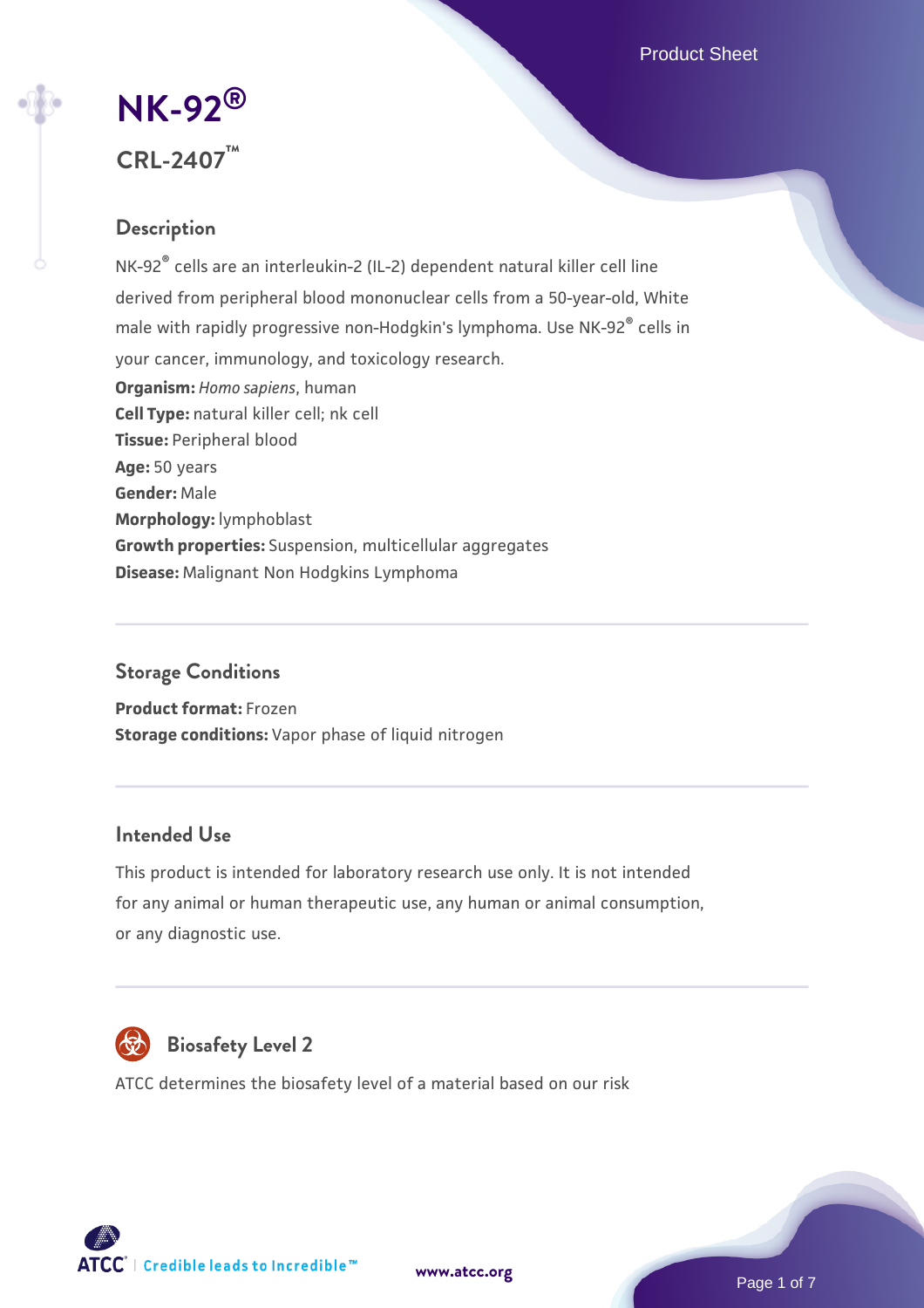assessment as guided by the current edition of *Biosafety in Microbiological and Biomedical Laboratories (BMBL)*, U.S. Department of Health and Human Services. It is your responsibility to understand the hazards associated with the material per your organization's policies and procedures as well as any other applicable regulations as enforced by your local or national agencies.

ATCC highly recommends that appropriate personal protective equipment is always used when handling vials. For cultures that require storage in liquid nitrogen, it is important to note that some vials may leak when submersed in liquid nitrogen and will slowly fill with liquid nitrogen. Upon thawing, the conversion of the liquid nitrogen back to its gas phase may result in the vial exploding or blowing off its cap with dangerous force creating flying debris. Unless necessary, ATCC recommends that these cultures be stored in the vapor phase of liquid nitrogen rather than submersed in liquid nitrogen.

# **Certificate of Analysis**

For batch-specific test results, refer to the applicable certificate of analysis that can be found at www.atcc.org.

# **Growth Conditions**

**Temperature:** 37°C **Atmosphere: 95% Air, 5% CO<sub>2</sub>** 

**Handling Procedures Unpacking and storage instructions:**

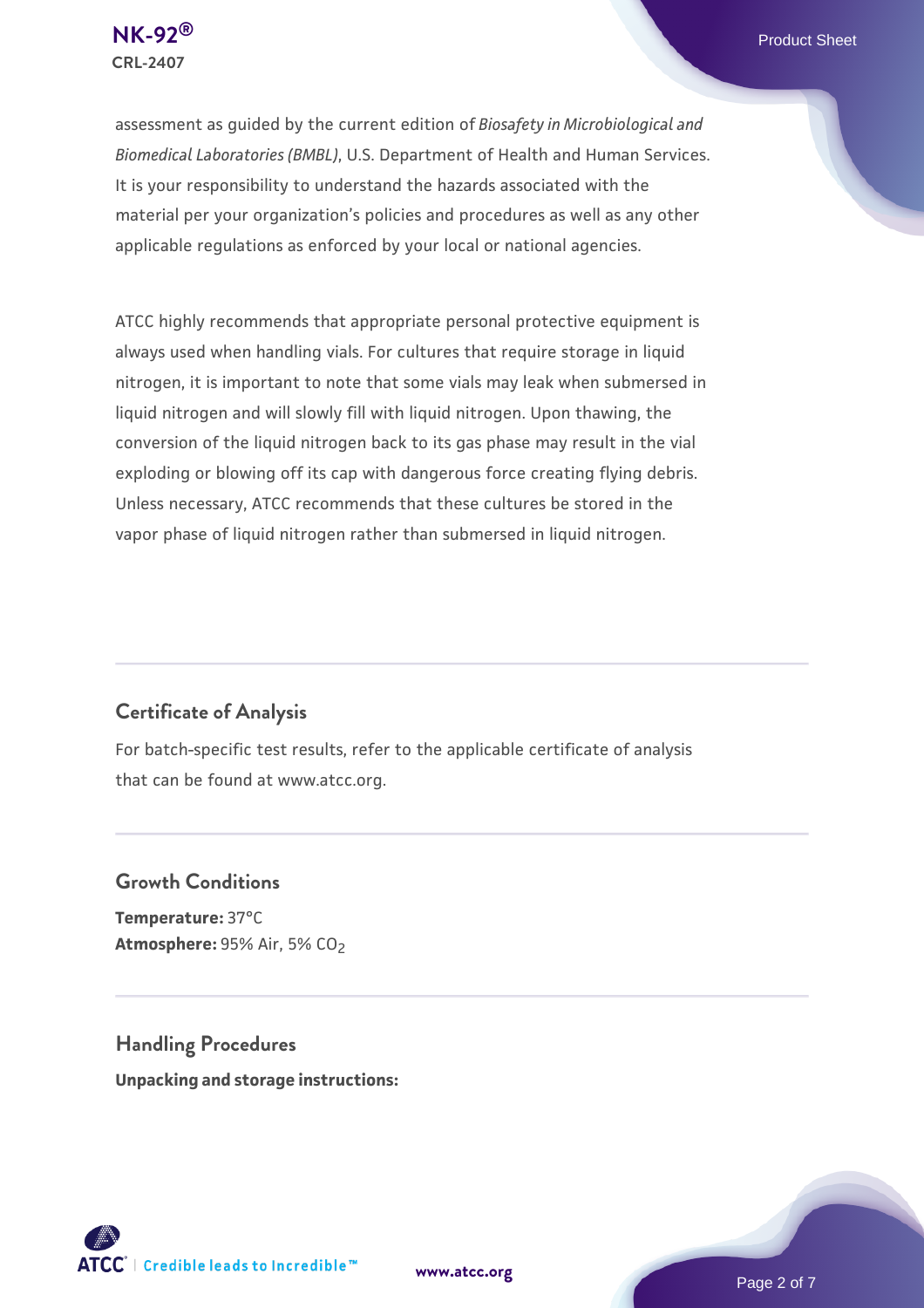- 1. Check all containers for leakage or breakage.
- 2. Remove the frozen cells from the dry ice packaging and immediately place the cells at a temperature below -130°C, preferably in liquid nitrogen vapor, until ready for use.

#### **Complete medium:**

The base medium for this cell line is MyeloCult™ H5100 +100 units/mL human recombinant IL-2. To make the complete growth medium, combine the following components:

- 500 mL MyeloCult™ H5100 (StemCell Technologies cat # 05150)
- 63 mL Gibco™ Horse Serum (New Zealand origin)
- 10 µg IL-2 IS: Use 1 mL/500 mL culture media
	- $\cdot$  1 vial IL-2 IS (10 µg), premium grade (Miltenyi cat # 130-097-744)
	- 1 mL culture media. Mix by gentle pipetting and add solution immediately to the bottle of formulated medium.

Note: The biological activity of cat # 130-097-744 is at least 5.0 x 10<sup>6</sup> units/mg but may be as high as  $9.0 \times 10^6$  units/mg per Miltenyi. This may cause the final formulation of IL-2 to be greater than 100 units/mL

#### **Handling Procedure:**

To insure the highest level of viability, thaw the vial and initiate the culture as soon as possible upon receipt. If upon arrival, continued storage of the frozen culture is necessary, it should be stored in liquid nitrogen vapor phase and not at -70°C. Storage at -70°C will result in loss of viability.

- 1. Thaw the vial by gentle agitation in a 37°C water bath. To reduce the  $\,$ possibility of contamination, keep the O-ring and cap out of the water. Thawing should be rapid (approximately 2 minutes).
- 2. Remove the vial from the water bath as soon as the contents are thawed, and decontaminate by dipping in or spraying with 70% ethanol. All of the operations from this point on should be carried out under strict aseptic conditions.
- 3. Transfer the freshly thawed cells **drop by drop** into a centrifuge tube containing 9.0 mL complete culture medium and spin at approximately 125 x g for 10 minutes. Discard supernatant. Resuspend the cells at an initial seeding density of  $4 \times 10^5$  viable cells/mL.
- 4. Resuspend the cell pellet with the recommended complete medium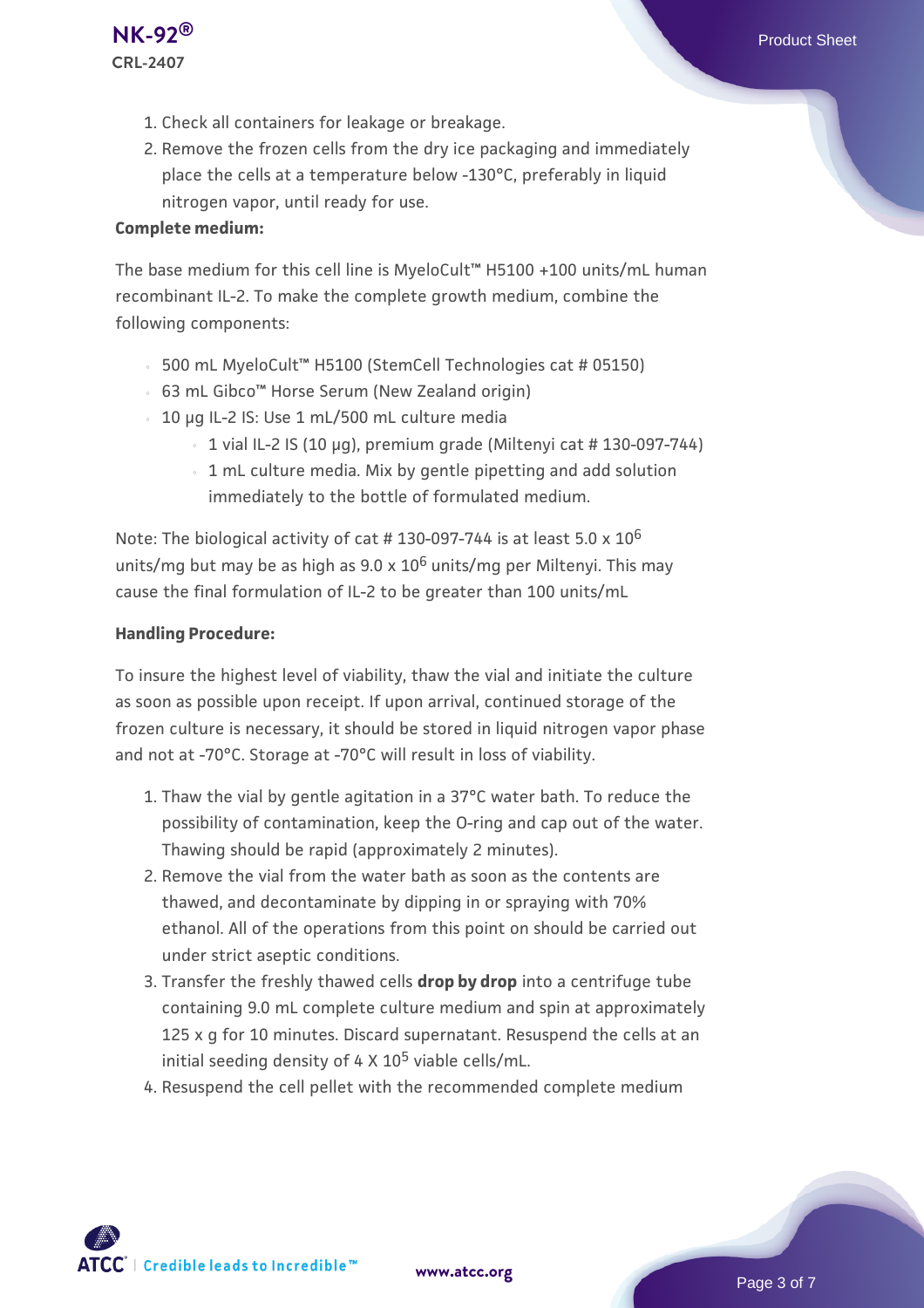and dispense into a 25 cm<sup>2</sup> culture flask. It is important to avoid excessive alkalinity of the medium during recovery of the cells. It is suggested that, prior to the addition of the vial contents, the culture vessel containing the complete growth medium be placed into the incubator for at least 15 minutes to allow the medium to reach its normal pH (7.0 to 7.6).

5. Incubate the culture at 37°C in a suitable incubator. A 5% CO<sub>2</sub> in air atmosphere is recommended if using the medium described on this product sheet.

#### **Subculturing procedure:**

Cultures can be maintained by addition or replacement of medium. When replacing media, centrifuge cells and resuspend cell pellet in fresh medium at 2 to 3  $\times$  10<sup>5</sup> viable cells/mL. These cells tend to grow in aggregates that may lose viability when they are dispersed. Accurate counts and viabilities may not be possible. Corning® T-75 flasks (catalog #431464) are recommended for subculturing this product.

NK-92<sup>®</sup> cells are extremely sensitive to overgrowth and media exhaustion. **Medium Renewal:** Replace with fresh medium every 2 to 3 days (depending on cell density)

**Note:** Successful growth of this cell line is very dependent upon the quality of IL-2 used in the growth medium. ATCC recommends using the highest quality IL-2 available.

**Reagents for cryopreservation:** CryoStor® CS10 (StemCell Technologies at # 07930)

# **Material Citation**

If use of this material results in a scientific publication, please cite the material in the following manner: NK-92® (ATCC CRL-2407)

# **References**

References and other information relating to this material are available at

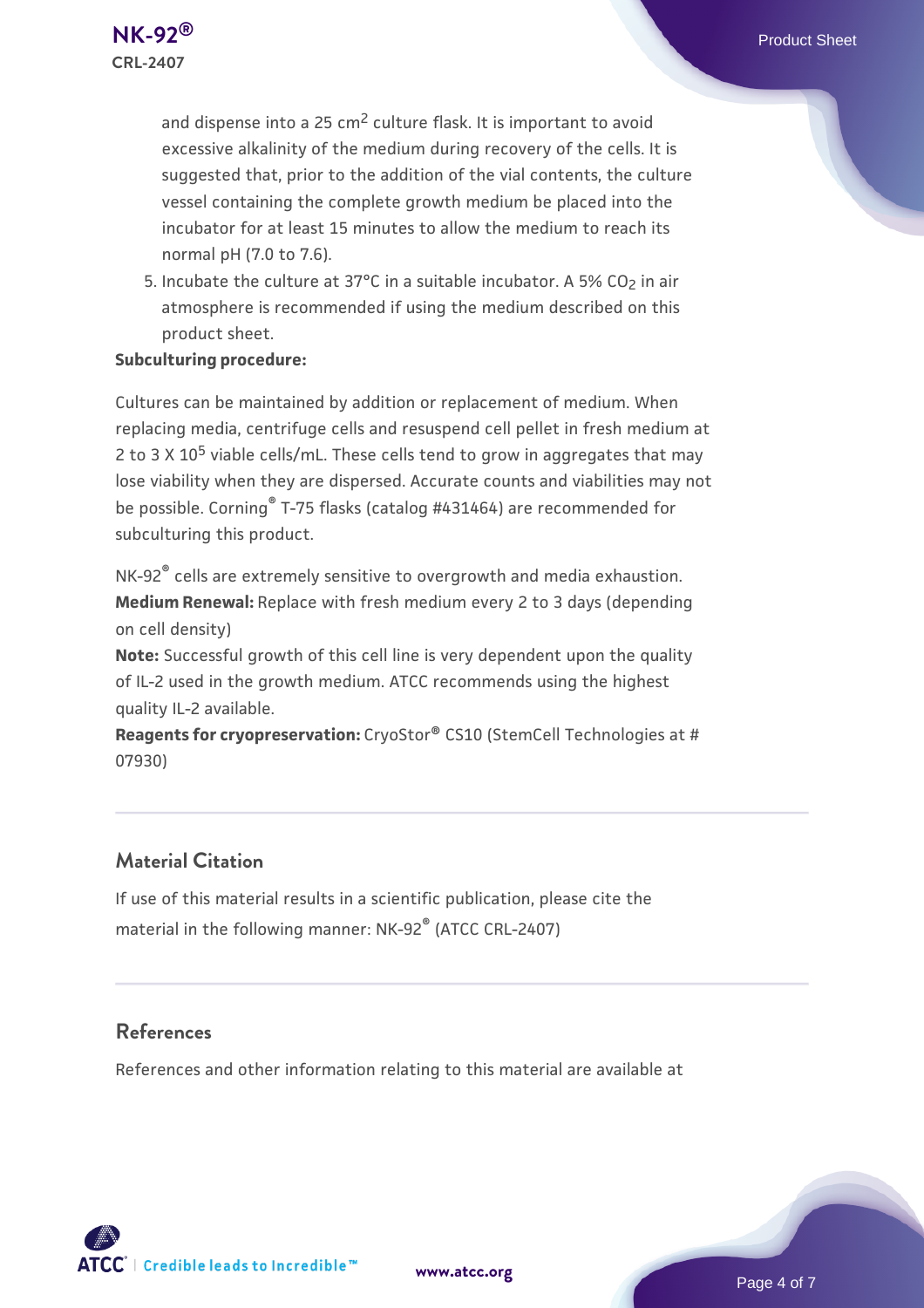www.atcc.org.

#### **Warranty**

The product is provided 'AS IS' and the viability of ATCC® products is warranted for 30 days from the date of shipment, provided that the customer has stored and handled the product according to the information included on the product information sheet, website, and Certificate of Analysis. For living cultures, ATCC lists the media formulation and reagents that have been found to be effective for the product. While other unspecified media and reagents may also produce satisfactory results, a change in the ATCC and/or depositor-recommended protocols may affect the recovery, growth, and/or function of the product. If an alternative medium formulation or reagent is used, the ATCC warranty for viability is no longer valid. Except as expressly set forth herein, no other warranties of any kind are provided, express or implied, including, but not limited to, any implied warranties of merchantability, fitness for a particular purpose, manufacture according to cGMP standards, typicality, safety, accuracy, and/or noninfringement.

#### **Disclaimers**

This product is intended for laboratory research use only. It is not intended for any animal or human therapeutic use, any human or animal consumption, or any diagnostic use. Any proposed commercial use is prohibited without a license from ATCC.

While ATCC uses reasonable efforts to include accurate and up-to-date information on this product sheet, ATCC makes no warranties or representations as to its accuracy. Citations from scientific literature and patents are provided for informational purposes only. ATCC does not warrant that such information has been confirmed to be accurate or complete and



**[www.atcc.org](http://www.atcc.org)**

Page 5 of 7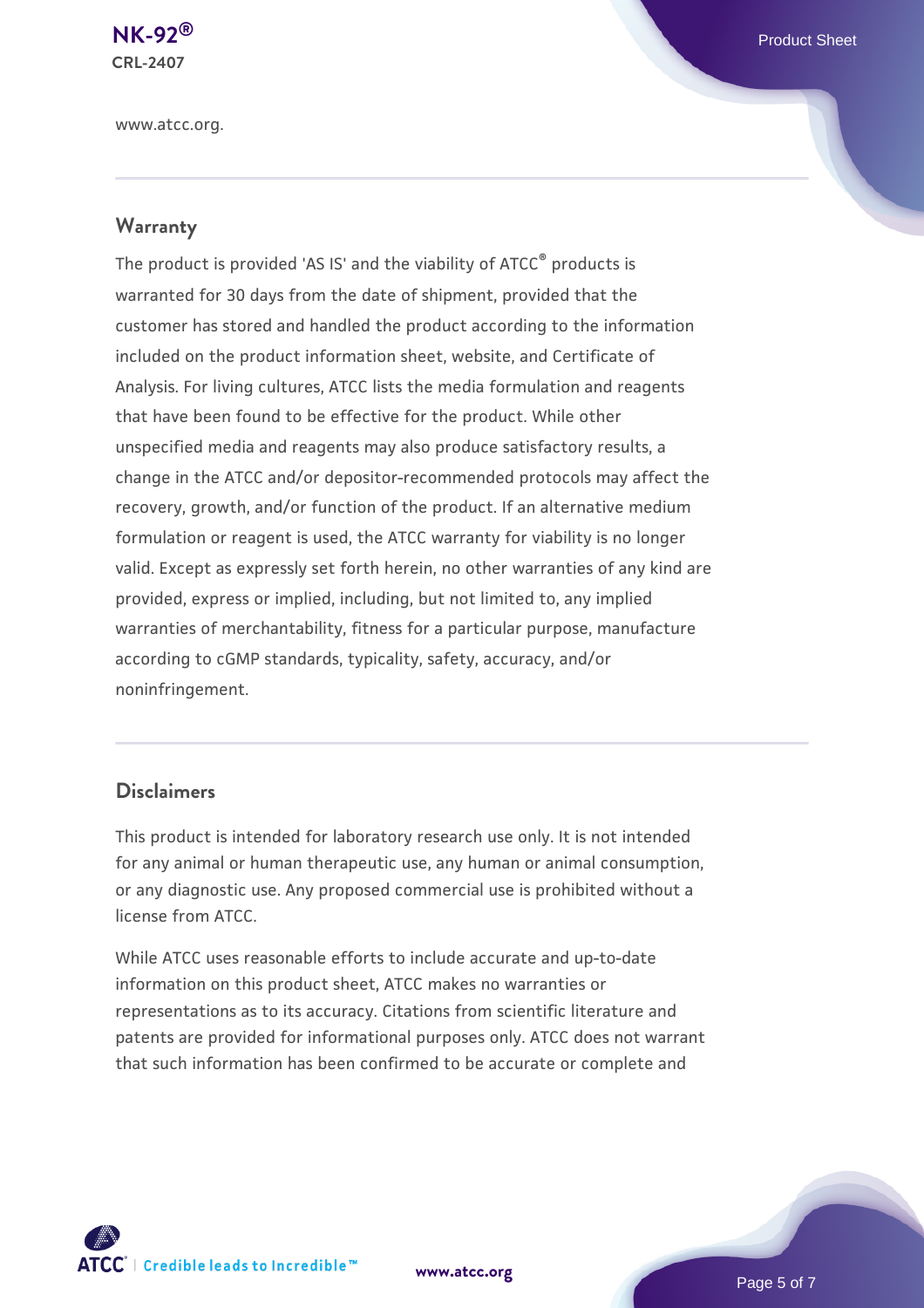

the customer bears the sole responsibility of confirming the accuracy and completeness of any such information.

This product is sent on the condition that the customer is responsible for and assumes all risk and responsibility in connection with the receipt, handling, storage, disposal, and use of the ATCC product including without limitation taking all appropriate safety and handling precautions to minimize health or environmental risk. As a condition of receiving the material, the customer agrees that any activity undertaken with the ATCC product and any progeny or modifications will be conducted in compliance with all applicable laws, regulations, and guidelines. This product is provided 'AS IS' with no representations or warranties whatsoever except as expressly set forth herein and in no event shall ATCC, its parents, subsidiaries, directors, officers, agents, employees, assigns, successors, and affiliates be liable for indirect, special, incidental, or consequential damages of any kind in connection with or arising out of the customer's use of the product. While reasonable effort is made to ensure authenticity and reliability of materials on deposit, ATCC is not liable for damages arising from the misidentification or misrepresentation of such materials.

Please see the material transfer agreement (MTA) for further details regarding the use of this product. The MTA is available at www.atcc.org.

# **Copyright and Trademark Information**

© ATCC 2021. All rights reserved. ATCC is a registered trademark of the American Type Culture Collection.

#### **Revision**

This information on this document was last updated on 2022-05-06

# **Contact Information**